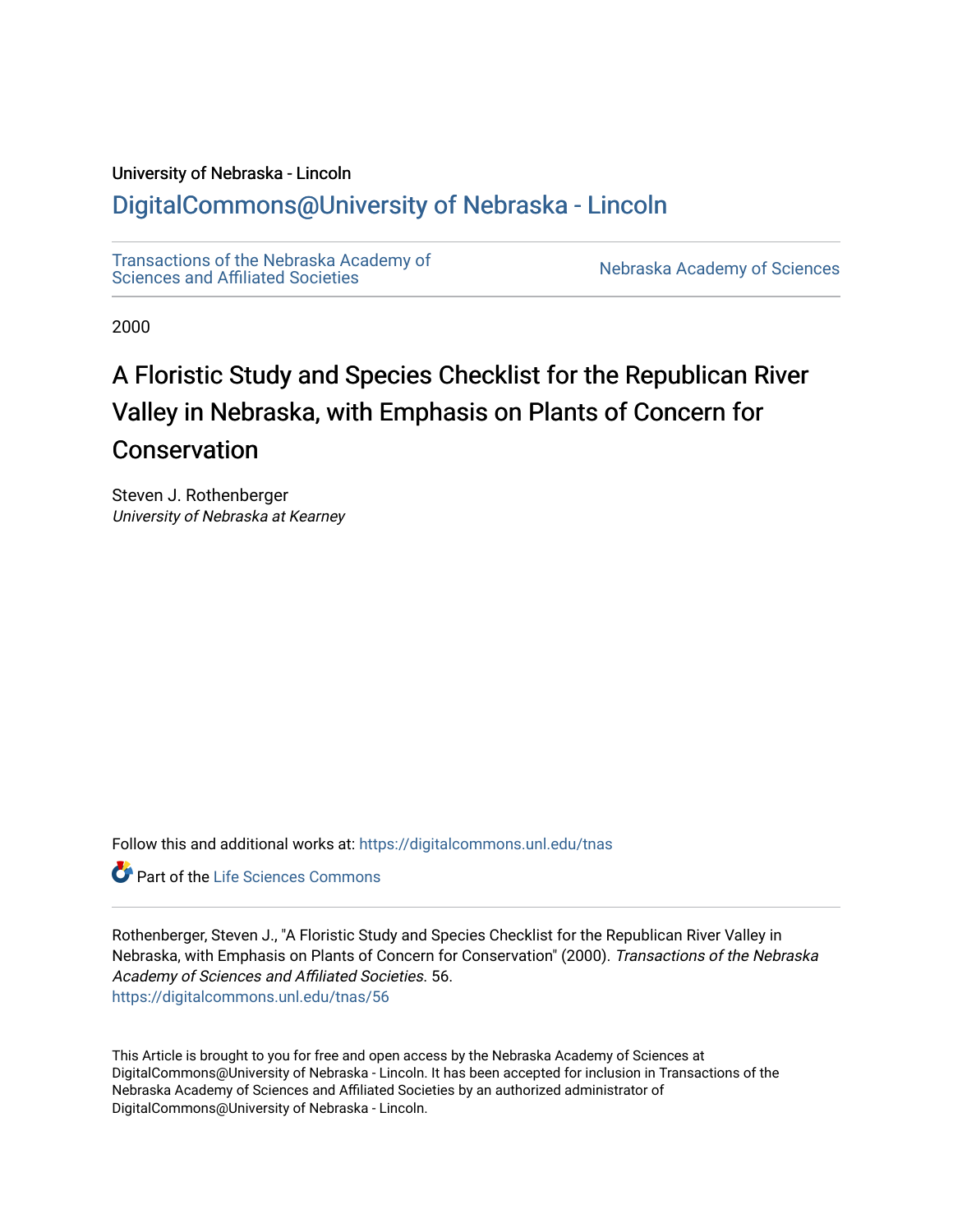#### A FLORISTIC STUDY AND SPECIES CHECKLIST FOR

## THE REPUBLICAN RIVER VALLEY IN NEBRASKA,

## WITH EMPHASIS ON PLANTS OF CONCERN FOR CONSERVATION

#### Steven J. Rothenberger

Department of Biology University of Nebraska at Kearney Kearney, Nebraska 68849-1140

#### *ABSTRACT*

A botanical survey of the Republican River Valley in Nebraska was initiated during the 1995 growing season and continued through 1998. A major objective of this study was to discover and tabulate rare plants (as designated by the Nebraska Natural Heritage Program), but a general floristic study was also completed. Natural areas, selected because of species composition or location, were identified and described. The study area is characterized by a high degree of human disturbance. Most county floras, with the exception of Webster, are poorly represented. Seven species of conservation concern are reported, which is 1.4% of the total collected flora of 499 species. Dominant vegetation types are riparian forest, tallgrass prairie, mixed-grass prairie, sandsage prairie, and wetlands. Most of the floodplain has been cultivated or grazed and is also subject to fluctuating ground water levels, resulting in a general decline in the diversity of native plant species. The loss of wet meadows throughout the valley has contributed to this lack of diversity.

t t t

The Republican River traverses nine counties along the southwestern and south-central border of Nebraska (Fig. 1). Both the north and south forks of the river originate in Colorado, and the basin covers  $6.73 \times 10^6$ ha (26,000 mi<sup>2</sup>). About 40% or  $2.70 \times 10^6$  ha (10,000 mi2) of the basin is in Nebraska. The river and its tributaries are close to a number of diverse ecosystem types, including sand-sage prairie, mixed-grass prairie, tallgrass prairie, riparian forest, and wet-meadow habitats (Kaul and Rolfsmeier 1993). The river provides a corridor for plants and animals of the southeast to extend westward into the drier plains, where their survival would normally be unlikely or severely restricted. Biologically, the region is of much significance, and the river valley west of Harlan County has been the subject of few intensive biological surveys.

The creeks and streams that comprise a significant part of the Republican basin are quite variable in their size and characteristics. They range from larger streams, such as the Arikaree River and the Frenchman Creek, to smaller tributaries draining the calcareous uplands south of the river in Webster County. Another small tributary, Elm Creek, in Webster County, is a fast-flowing stream with a designated special management area for trout. Two of the larger tributaries included in this study were Red Willow Creek in Frontier and Red Willow counties and Medicine Creek in Frontier County.

The numbers of known species collected from counties in the study area are listed in Table 1. With the exception of Webster County, all other area counties are floristically incompletely known or undercollected (Kaul and Rolfsmeier 1994). For example, the 246

Table 1. Counties in the study area, with total plant species collected in the past 130 years (Kaul and Rolfsmeier 1994).

| County          | <b>Total plant species</b><br>collected since ca. 1870 |
|-----------------|--------------------------------------------------------|
| Chase           | 287                                                    |
| Dundy           | 301                                                    |
| Franklin        | 385                                                    |
| Frontier        | 215                                                    |
| Furnas          | 246                                                    |
| Gosper          | 153                                                    |
| Hayes           | 212                                                    |
| Harlan          | 291                                                    |
| Hitchcock       | 244                                                    |
| <b>Nuckolls</b> | 271                                                    |
| Red Willow      | 289                                                    |
| Webster         | 561                                                    |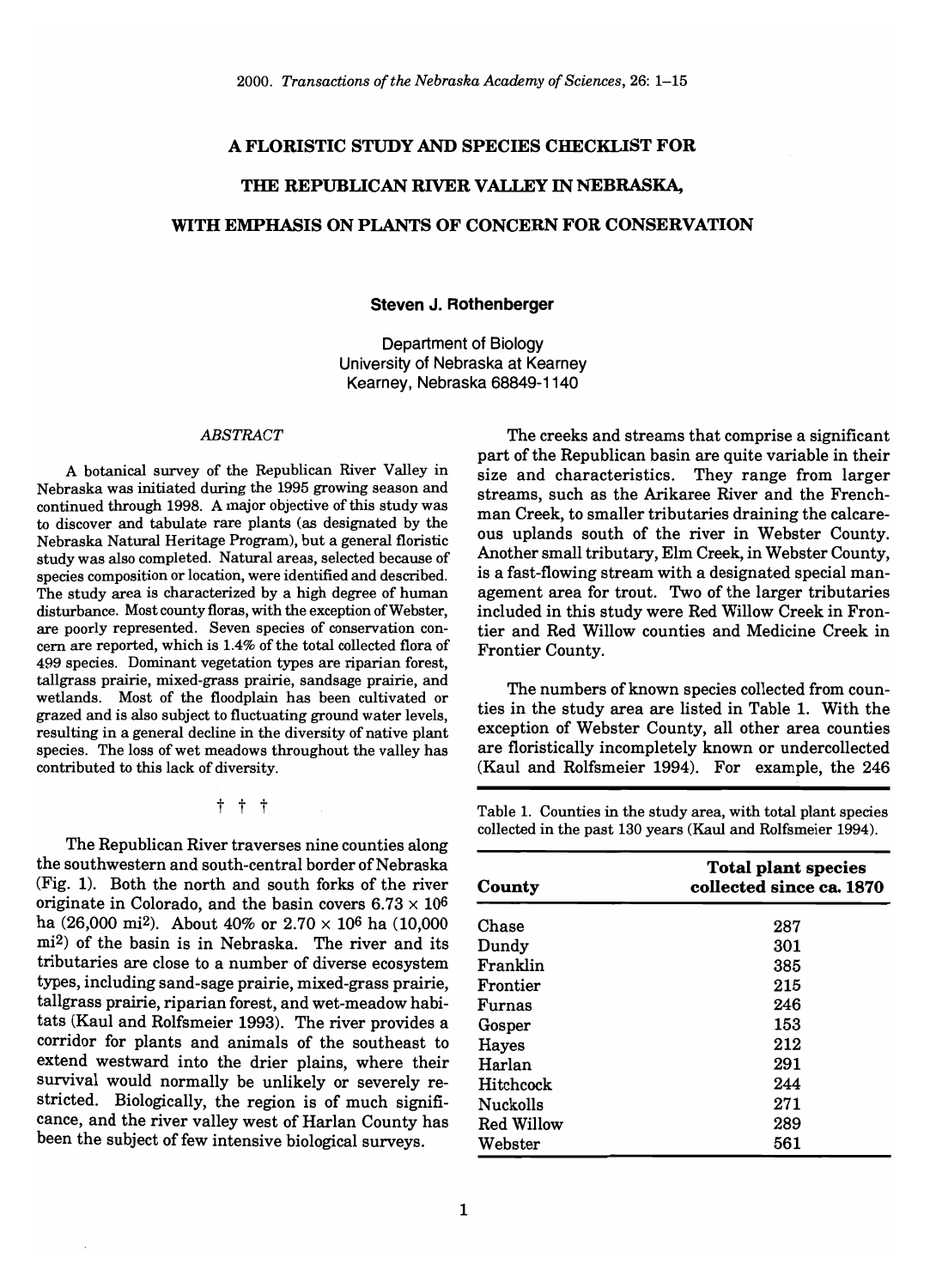

Figure 1. The eleven-county study area and the Republican River Valley in Nebraska.

plant species reported for Furnas County underrepresent its potential, especially when floristic studies from adjacent areas are considered. For comparison, Schultz (259 ha) and Willa Cather Memorial prairies (247 ha), in Webster County, were found to contain 239 species and 235 species respectively (Nagel et al. 1994, Rothenberger 1994). In summary, the Republican River Valley flora, including rare and unusual species, is poorly documented in much of the study area.

The objectives of this study were: (1) to survey the Republican River Valley and selected tributaries in Nebraska for potentially rare plant species (as listed by the Nebraska Natural Heritage Program) and determine the present status of these species; (2) to identify and describe potential natural areas that, because of their location and/or species composition, are thought to have ecological value; and (3) to compile a plantspecies checklist for the study area in order to better

understand species distribution patterns.

#### METHODS

Natural sites in the study area were selected by the use of infrared aerial photos and topographic maps provided by the Nebraska Game and Parks Commission, and by ground reconnaissance. The study sites were located along the Republican River and several of its tributaries in Nuckolls, Webster, Harlan, Hayes, Franklin, Furnas, Frontier, Red Willow, Dundy, Hitchcock, and Chase Counties in Nebraska. Site condition (degree of disturbance) and location within the study area were important selection factors. These areas were surveyed for rare and unusual plants using field reconnaissance methods. The overall plant diversity of these sites was also of interest, because it is a significant indicator of an area's ability to support rare or endangered as well as common species.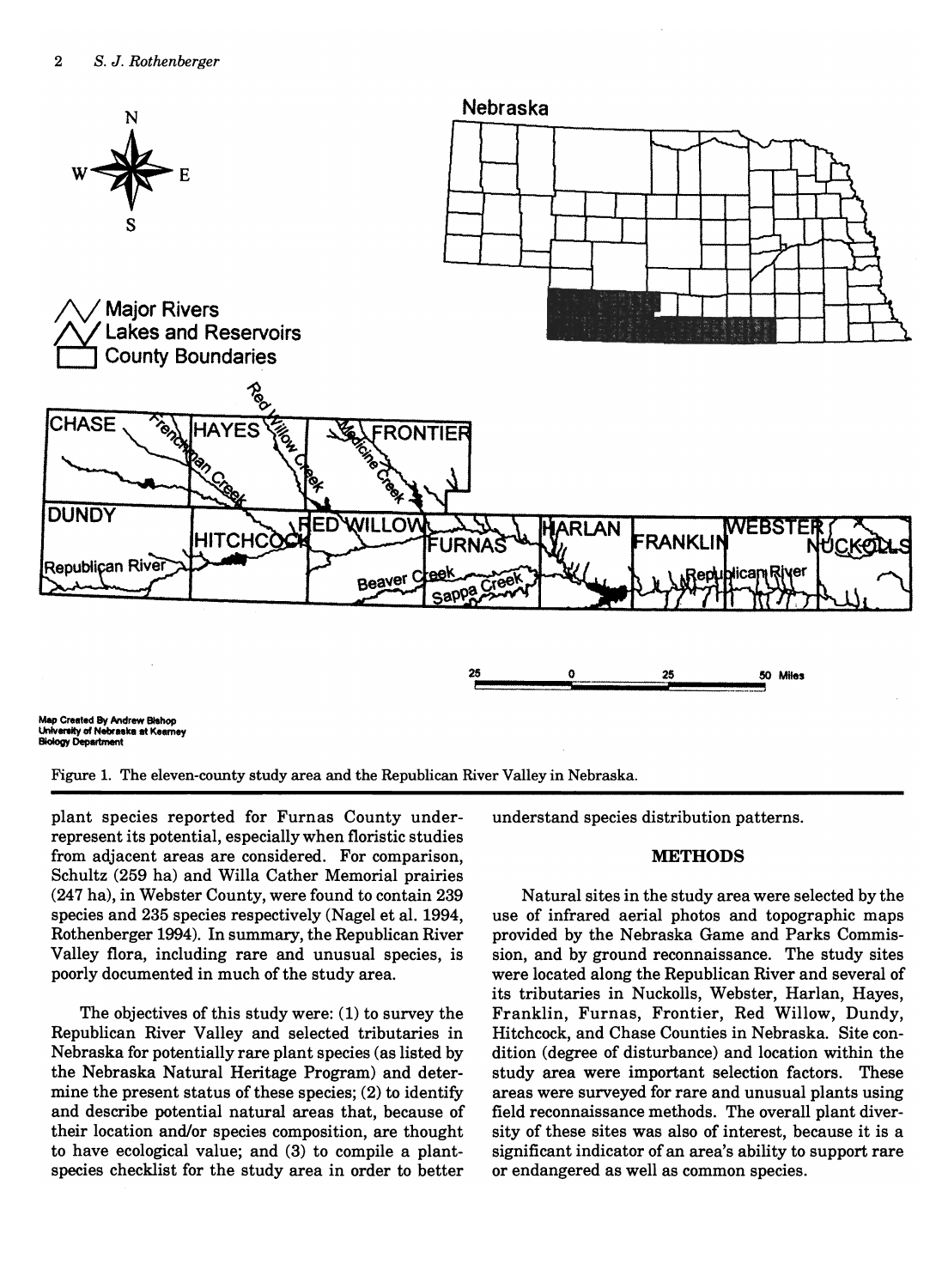Intensive field studies were made during the 1995 and 1996 growing seasons, followed by additional reconnaissance and collecting in 1997 and 1998. A comprehensive floristic list for the region was compiled, and the occurrence of rare species was documented. Specific natural areas were also documented and are listed in the Results and Discussion section.

Nomenclature follows the Great Plains Flora Association (1991) except in a few instances where updated names are suggested by the *Flora of North America*  (1993 et seq.). All taxa reported in this study are documented by voucher specimens deposited at the University of Nebraska at Kearney. A number of common prairie plants and exotics were underrepresented because of the collecting emphasis placed on the river flood plain.

## RESULTS AND DISCUSSION

The Republican River Valley in Nebraska crosses an area of transitional grasslands on both an east-west and a north-south basis. Originally, much of this region was classified as Kansas mixed-grass prairie (Kaul 1975), which differs from the loess hills mixed-grass prairie more common to Nebraska. The ecotone between eastern tallgrass prairie to the east and mixedgrass prairie to the west passes through eastern Webster County (Kaul and Rolfsmeier 1993, Weaver and Bruner 1954). The river valley represents a biological crossroads, where species with eastern and western affinities intermix (Rothenberger 1994). For these reasons, its biological significance cannot be overemphasized.

Unfortunately, much of the Republican River Valley is either cultivated, grazed heavily, or in an intermediate state of use/disuse. Natural meadows of significant size are almost nonexistent. Many of the sites investigated in this study were remaining fragments along the river or small remnants of vegetation that have persisted in some way. Despite these shortcomings, a number of areas of botanical interest were discovered that provided the basis for this study.

Plant species distributions are the result of many interacting factors. Competition, soils, water relations, disease, and herbivory are but a few of these factors. Human activities are also a major influence. Natural areas have been altered or destroyed and instream river flows have been tapped for human use. The effects of seasonal precipitation, canal irrigation, and deep-well irrigation, which has increased markedly throughout the Republican basin, all have an impact on river levels and plant species occurrences. The endangered western prairie fringed orchid *(Platanthera praeclara)* is a good example of a species that is affected by fluctuations in soil moisture caused by flooding as

well as drought (Sieg and Wolken 1999). The control of flooding has allowed additional agricultural development of the valley to occur and resulted in the loss of habitat for native species.

The lack of rare (in this area) species is not surprising when one considers these changes. Of the rare plants detailed in this report, only *Cyclanthera dissecta, Eleocharis rostellata,* and *Lobelia cardinal is* are found on the floodplain. Even the potential range of the western prairie fringed orchid once extended into Nuckolls and Webster counties (Fritz 1993), but few of the wet meadows needed to support this species remain.

## Basic vegetation types

Lowland riparian forest-The major dominant species is *Populus deltoides* ssp. *monilifera* (eastern cottonwood) with *Salix amygdaloides, Salix exigua, Celtis occidentalis, Ulmus americana, Morus alba, Acer negundo,* and *Gleditsia triacanthos* all playing major roles. The southeastern reach of the river is more diverse botanically as *Juglans nigra,Acer saccharinum,*  and *Catalpa speciosa* intermix with those species previously mentioned. The westward extent of these species is surprising. *Juglans nigra* occurs in Franklin, Harlan, and Furnas counties and was also collected along the Frenchman Creek in Chase County. *Catalpa speciosa*  was also quite widespread. *Quercus macrocarpa* is common to the bluffs on the south side of the river and occasionally spreads onto the better-drained lowlands. In Webster County, several large trees were observed just north of the river, while a bur oak of exceptional size (1.1 m diameter) is located on Schultz Prairie on the Kansas border. The devastating flood of 1935 rearranged parts of the river channel and has likely had an impact on the distribution of woody species (Farrar 1995). Massive pumping of groundwater in the basin has resulted in a general decline in instream flows that again may alter plant species distributions.

Upland prairie-The upland prairie sites were not sampled extensively because they are spatially separated from the Republican Valley. However, they did provide some floristic diversity to contrast with the riverbottom forest. These prairies range from calcareous breaks in Webster County, to typical mixed-grass prairie along most of the southern tier of counties, to sandsage prairie in Chase and Dundy counties. Mixedgrass prairie to the south of the Republican River is sometimes referred to as southern mixed-grass prairie because it differs both physically and botanically from more northern mixed-grass prairie types (Locklear 1997). The unique sandsage prairies of Perkins, Chase, and Dundy counties are worthy of additional investigations (Farrar 1993). Three potentially rare plant spe-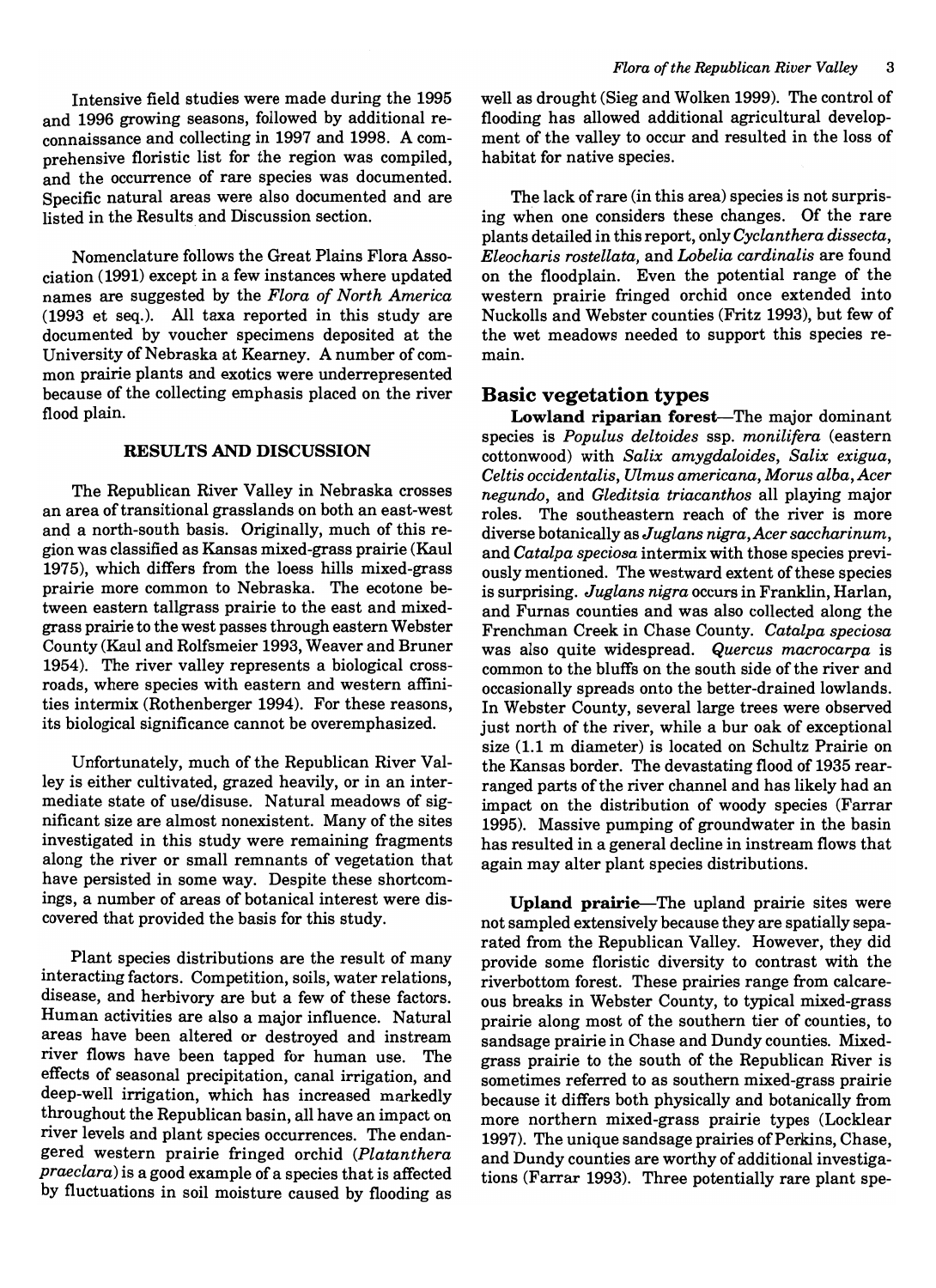cies on upland sites are *Aster fendleri, Clematis fremontii,* and *Oenothera macrocarpa* ssp. *fremontii.* 

Wetlands-Several wet meadows and wetland sites associated with present or abandoned river channels were sampled. The best actual wet meadow site was located southwest of Stratton in Hitchcock Co. and contained an impressive array of *Eustoma grandiflorum*  (prairie gentian) and *Liatris lancifolia* (gay-feather). Unfortunately, heavy grazing during the early summer of 1996 and further abuse during the past few years have damaged this meadow and markedly changed its appearance from 1995. Wetland species were also collected in excavations and sand pit operations.

## Plants of conservation concern

Aster fendleri A. Gray (Fendler's aster)-Fendler's aster is a calcareous upland prairie species collected on a northeast facing upland prairie site on the south side of the river in Webster County. This species is also known from Schultz Prairie and other Webster County prairies, but it has been reported in only two Nebraska counties (Great Plains Flora Association 1977).

*Clematis fremontii* S. Wats. (Fremont's clematis)-This species prefers rocky prairie hillsides and limestone soils. A roadside population in southern Webster County occurs in rocky ground between the fence line and the county road in a strip approximately 3 m wide. It is reported for only three counties in Nebraska.

*Cyclanthera dissecta* (T. & G.) Arn. (cyclanthera)-Uncommon in Nebraska, cyclanthera was first found in 1995 along the Republican River on the south side of the Edison bridge (Furnas Co.). This population was missing in 1996. Cyclanthera was discovered in 1996 at the Cambridge Canal Diversion area on Game and Parks land (Furnas Co.). It climbs over trees and shrubs and the population here has spread into the railroad right-of-way on the north side of this site. It is known only from Furnas and Red Willow counties in Nebraska.

*Eleocharis rostellata* (Torr.) Torr. (beaked spikerush)-Beaked spikerush was reported by Rolfsmeier (1995) from the Frenchman River in Chase County above Enders Reservoir. I was unable to locate this population.

*Juncus effusus* L. (bog rush)—Bog rush was collected in an overflow area where Lost Creek, a tributary in southern Webster County, flows north across a region of mixed-grass prairie. This plant is rare and is known only from Richardson and Webster counties in Nebraska.

Lobelia cardinalis L. (cardinal flower)-This species was listed among the 1995 rare plant elements, but its status has been subject to question in recent years. It grows along marshes, stream banks, and seepage areas and was discovered along Crystal Creek on the south side of Harlan County Reservoir (Harlan Co.) and along the spillway below Enders Reservoir (Chase Co.) in 1995. In 1996, only 6 plants persisted along Crystal Creek and none could be located at the Enders Reservoir location. The species is rarely encountered, as most of the collections in the UNK herbarium are from a single Buffalo County location.

*Oenothera macrocarpa* Nutt. ssp. *fremontii* (S. Wats.) W. L. Wagner (Fremont's evening primrose)— Common to chalk badlands, rocky hillsides, and bluffs, Fremont's evening primrose is known in the study area from only Franklin and Webster counties. This species was associated with Fendler's aster on the same northeast-facing slope in Webster County.

### SPECIES CHECKLIST

The following checklist of plant species (Table 2) is a listing of plants collected by county. For convenience, the list is arranged alphabetically rather than phylogenetically. The checklist includes the lower vascular plants *Botrychium virginianum* (Ophioglossaceae), *Cystopteris fragilis* (Polypodiaceae), *Equisetum arvense, E. hyemale,* and *E. laevigatum* (Equisetaceae), and a nonvascular aquatic macrophyte, *Chara* sp. Because this study concentrated on the river valley, there are several species common to the area that were not attributed to all counties in the study area. Several rare or unusual plants occupied only upland sites usually located some distance from the river flood plain.

## **CONCLUSIONS**

The Republican River Valley contains a botanically diverse combination of native and introduced plants. Dominant vegetation types include tallgrass prairie, mixed-grass prairie, sandsage prairie, riparian forest, and wetlands. The number of plant species of conservation concern is low when compared to a total flora of 499 species, making up only 1.4% of this amount. Very little natural vegetation remains in the river valley, where cultivation and grazing have claimed much of the floodplain. Upland prairies persist but they vary greatly as to range condition. Fluctuating river flows as a result of agricultural activities have had an impact on species distributions and the present day flora of this region.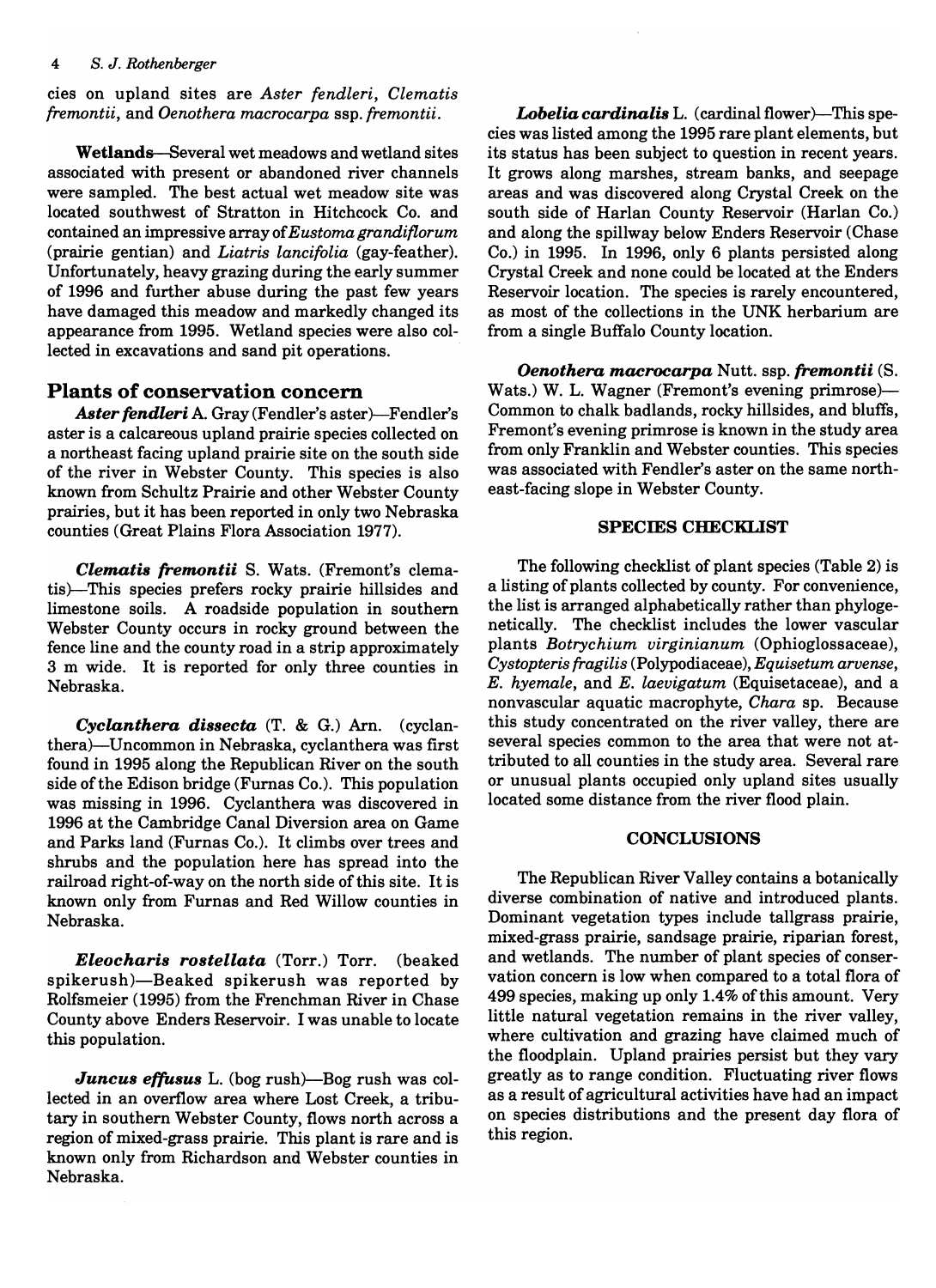Table 2. A list by county of plant species collected in the Republican River Valley of Nebraska. [+= collection; N = new county record; based on *Atlas of the Flora of the Great Plains* (Great Plains Flora Association 1977)]. The counties are: CHA = Chase; DUN = Dundy; FRA = Franklin; FRO = Frontier; FUR = Furnas; HAR = Harlan; HAY = Hayes; HIT = Hitchcock; NUC = Nuckolls; REW = Red Willow; WEB = Webster.

| <b>Species</b>                                                                                | CHA DUN FRA FRO FUR HAR HAY HIT NUC REW WEB |                |           |           |                |   |           |           |                |
|-----------------------------------------------------------------------------------------------|---------------------------------------------|----------------|-----------|-----------|----------------|---|-----------|-----------|----------------|
|                                                                                               |                                             | N              |           | N         | +<br>N         |   | N<br>N    |           | N              |
|                                                                                               |                                             | $\ddot{}$      |           | $\ddot{}$ | N              | N |           |           | N              |
|                                                                                               |                                             | N<br>N         | $\ddot{}$ | N         | N              |   |           | N         | N<br>N         |
|                                                                                               |                                             |                |           |           | N              |   |           |           |                |
| Alliaria petiolata (Bieb.) Cavara & Grande                                                    |                                             | N<br>N         |           |           | N              |   | N         | N         | N<br>N         |
|                                                                                               |                                             |                |           |           | $\ddot{}$      | + |           |           | ٠              |
|                                                                                               |                                             |                |           |           | $\ddot{}$      |   |           | +         | N              |
|                                                                                               |                                             |                |           |           | $\ddot{}$<br>N |   |           | +         | +              |
|                                                                                               |                                             |                | $\ddot{}$ |           | +              |   |           | N         | +              |
|                                                                                               | N<br>$\ddot{}$                              |                | N         |           |                |   |           |           |                |
|                                                                                               |                                             | $\ddot{}$<br>N | $\ddot{}$ | N         | $\ddot{}$      |   |           | +<br>N    | $\ddot{}$<br>N |
| (Robins.) Maguire<br>Argemone polyanthemos (Fedde) G. Ownbey<br>(Merrill) A. Holm. & N. Holm. | N                                           |                | N         |           | $\ddot{}$      |   |           | N         | +              |
| Artemisia ludoviciana Nutt. var. ludoviciana                                                  | +<br>+                                      |                | N         |           | N<br>N         |   | ${\bf N}$ | $\ddot{}$ |                |
|                                                                                               | N                                           | $\ddot{}$      | N         | N         | N              |   |           | N         |                |
|                                                                                               |                                             |                | +<br>N    |           | N<br>${\bf N}$ |   |           | ٠         |                |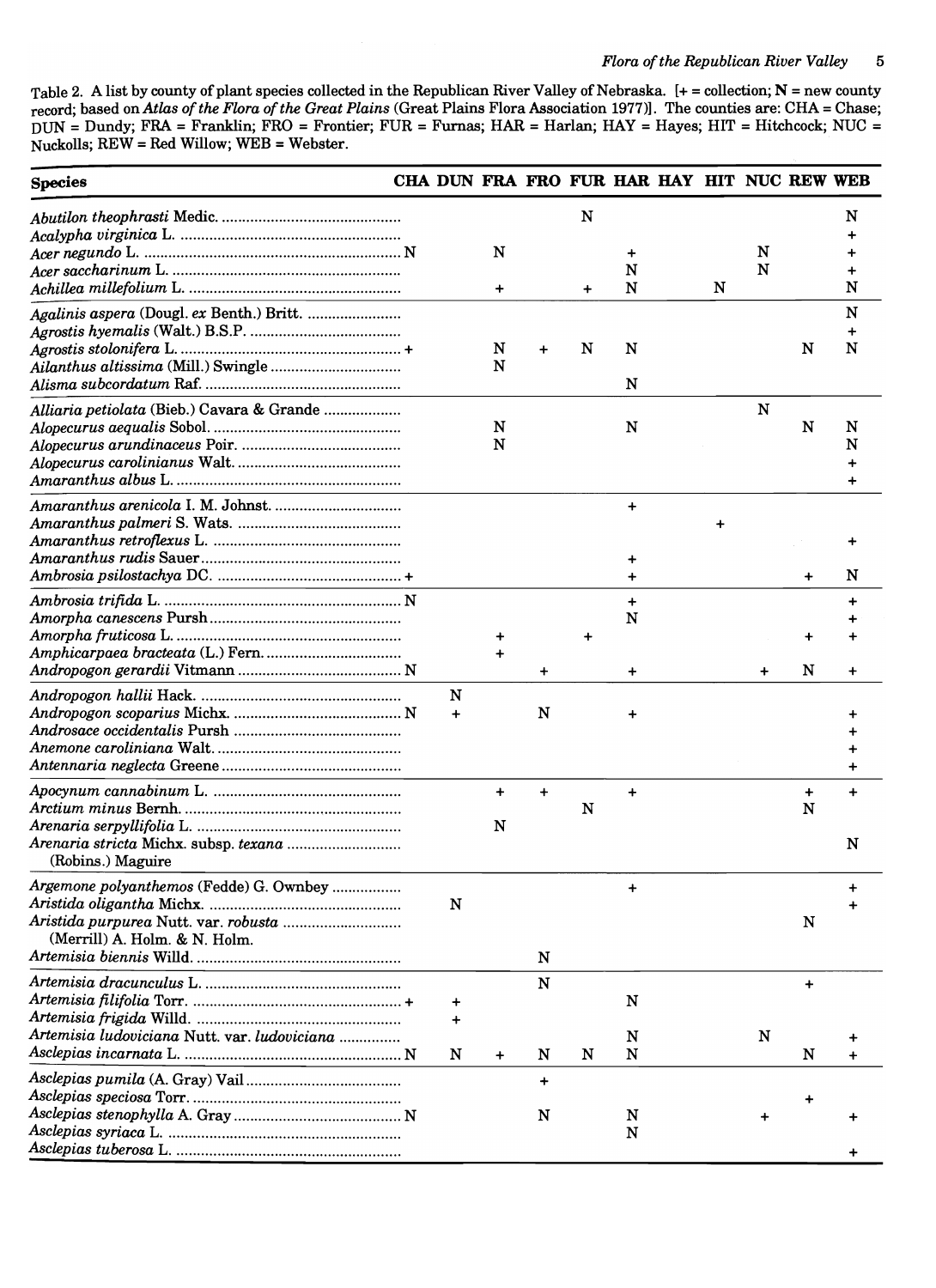| <b>Species</b>                                  | CHA DUN FRA FRO FUR HAR HAY HIT NUC REW WEB |           |           |           |           |           |                |           |        |
|-------------------------------------------------|---------------------------------------------|-----------|-----------|-----------|-----------|-----------|----------------|-----------|--------|
|                                                 |                                             |           |           | +         | N         |           |                |           |        |
|                                                 |                                             |           |           |           | +         |           |                | N         | N      |
|                                                 |                                             |           |           |           | $\ddot{}$ |           |                |           |        |
|                                                 |                                             |           |           |           |           |           |                |           |        |
|                                                 |                                             |           | N         |           |           |           |                |           |        |
| Astragalus crassicarpus Nutt. var. crassicarpus |                                             |           |           |           |           |           |                |           |        |
|                                                 |                                             |           |           |           |           |           |                | $\ddot{}$ |        |
|                                                 |                                             | +         |           |           |           |           | N              |           |        |
|                                                 |                                             |           |           |           |           |           |                |           |        |
|                                                 |                                             | +         |           |           |           |           |                |           |        |
|                                                 |                                             |           |           |           |           |           |                |           | N      |
|                                                 |                                             | N         |           |           |           |           |                |           |        |
|                                                 |                                             |           |           |           |           |           |                | +         |        |
|                                                 |                                             |           |           |           | N         |           |                | N         |        |
|                                                 |                                             |           |           |           |           |           |                |           |        |
|                                                 |                                             |           | +         |           | $\ddot{}$ |           |                | N         |        |
|                                                 |                                             |           |           |           |           |           | N              |           |        |
|                                                 | N                                           | +         |           |           |           |           |                |           | N      |
| Bouteloua gracilis (H.K.B.) Lag. ex Griffiths   | N                                           |           |           |           | +         | $\ddot{}$ |                |           | N      |
|                                                 |                                             |           |           |           |           |           |                |           | N      |
|                                                 |                                             |           |           |           |           |           |                |           |        |
|                                                 |                                             | N         |           |           |           |           |                |           |        |
|                                                 |                                             | N         |           |           |           |           | N<br>$\ddot{}$ |           | +      |
|                                                 |                                             |           |           |           |           |           |                |           |        |
|                                                 | $\ddot{}$                                   | +         |           |           |           |           |                |           | +<br>N |
|                                                 |                                             | +         |           |           |           |           |                |           |        |
| Calylophus serrulatus (Nutt.) Raven  +          |                                             | +         |           |           |           |           |                |           |        |
|                                                 |                                             | $\ddot{}$ | N         | N         |           |           | N              |           |        |
| Camelina microcarpa Andrz. ex DC  N             |                                             | N         |           |           |           |           |                |           |        |
|                                                 |                                             |           |           |           |           |           |                |           |        |
|                                                 |                                             |           |           |           | N         |           |                |           |        |
|                                                 |                                             | N         |           |           |           |           | $\ddot{}$      |           |        |
|                                                 |                                             | $\ddot{}$ | $\ddot{}$ |           |           |           |                |           |        |
|                                                 |                                             |           |           | +         | $\ddot{}$ |           |                |           | +      |
|                                                 |                                             |           |           |           |           |           |                |           |        |
|                                                 |                                             |           |           |           |           |           |                |           |        |
|                                                 | N                                           | N         |           | N         |           |           | N              |           | N      |
|                                                 |                                             | N         | $\ddot{}$ | $\ddot{}$ | +         | N         |                | $\ddot{}$ | N      |
|                                                 |                                             |           |           |           |           |           |                |           | +      |
|                                                 | +                                           | +         | N<br>N    |           | N<br>N    |           |                | N         | N      |
|                                                 |                                             |           |           |           | N         |           |                |           | N      |
|                                                 |                                             |           |           | N         | N         | N         |                |           |        |
|                                                 | +<br>$\ddot{}$                              | +         | +         |           | N         |           |                | +<br>+    | +      |
|                                                 |                                             |           | +         |           |           |           |                |           |        |
|                                                 |                                             |           | N         |           |           |           |                |           |        |
|                                                 |                                             | +         | $\ddot{}$ |           |           |           |                | N         |        |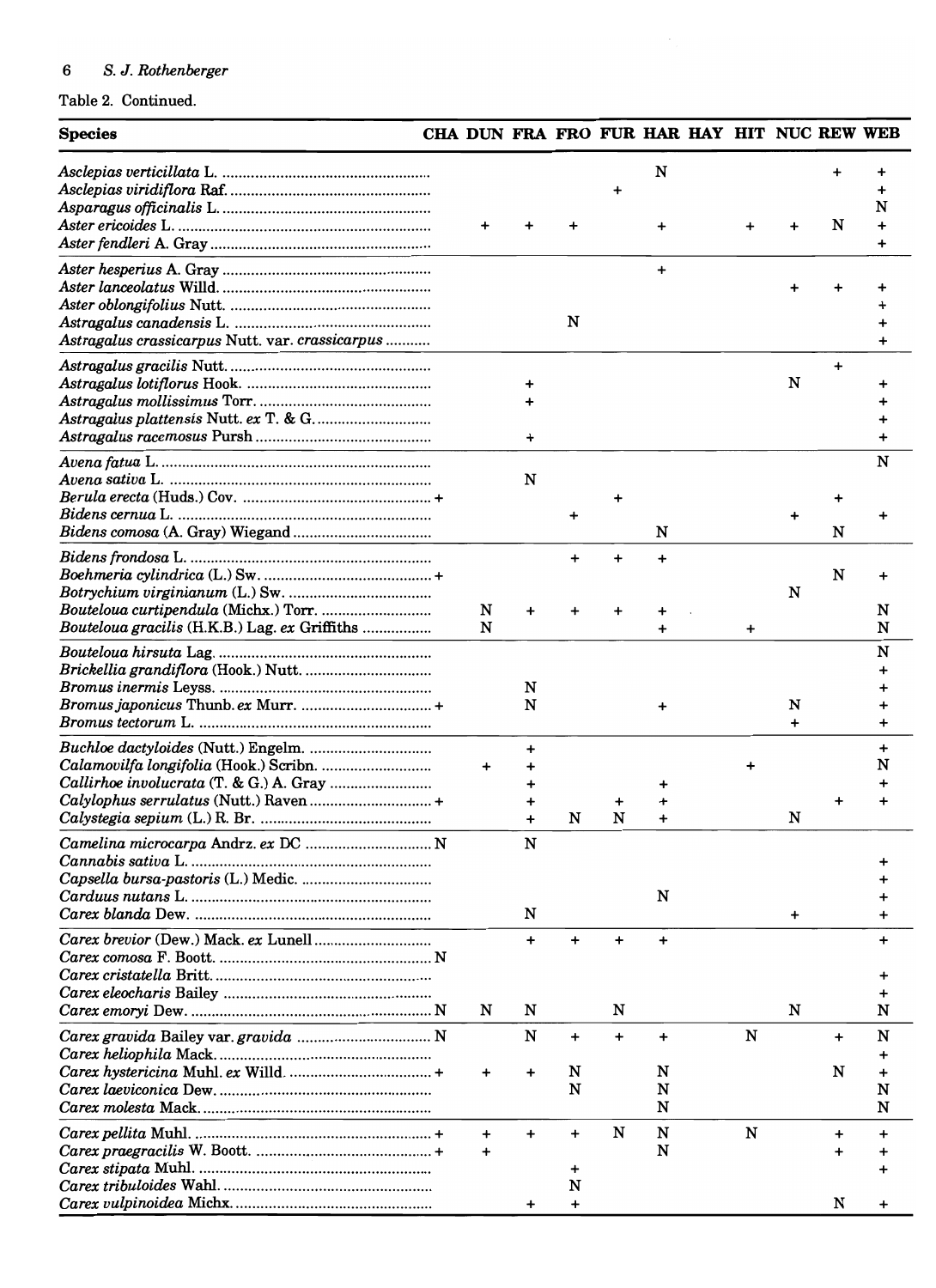| <b>Species</b>                                     | CHA DUN FRA FRO FUR HAR HAY HIT NUC REW WEB |           |           |   |   |   |           |           |        |
|----------------------------------------------------|---------------------------------------------|-----------|-----------|---|---|---|-----------|-----------|--------|
|                                                    |                                             | N         |           | N | N |   |           |           | N      |
|                                                    |                                             |           |           |   |   |   | N         |           |        |
|                                                    |                                             |           |           |   |   |   |           |           |        |
|                                                    |                                             | N         |           |   | N |   |           |           |        |
|                                                    |                                             |           | N         |   |   |   |           |           |        |
|                                                    | N                                           |           |           |   | + |   |           |           | N      |
|                                                    |                                             | N         |           |   | N |   |           |           | N      |
|                                                    |                                             | $\ddot{}$ |           | + | N |   |           | +         |        |
|                                                    | N                                           | N         |           | N |   |   | N         | $\ddot{}$ |        |
|                                                    | $\ddot{}$                                   |           | $\ddot{}$ | + | ÷ |   |           | $\ddot{}$ |        |
|                                                    |                                             | N         |           |   |   |   | N         |           |        |
|                                                    | +                                           |           | N         |   | N |   |           |           |        |
|                                                    |                                             | +         |           |   | + |   |           | N         | +      |
|                                                    |                                             |           | N         |   | N |   |           | $\ddot{}$ |        |
|                                                    |                                             |           |           |   |   |   |           |           |        |
|                                                    |                                             |           |           |   |   |   |           |           |        |
|                                                    | N                                           |           |           |   | N |   |           | +<br>N    |        |
|                                                    |                                             |           |           |   |   |   |           |           |        |
|                                                    |                                             |           |           |   |   | N |           |           | N      |
|                                                    | +                                           |           |           |   |   |   |           |           |        |
|                                                    | N                                           |           |           | N |   |   |           |           |        |
|                                                    |                                             |           |           | N |   |   |           |           |        |
|                                                    | N                                           |           |           |   | N |   | $\ddot{}$ |           | +      |
|                                                    |                                             |           | N         |   |   |   |           |           |        |
|                                                    |                                             |           |           |   |   |   |           | N         | N      |
|                                                    |                                             | +         |           |   |   |   |           |           |        |
|                                                    |                                             |           |           |   | + |   |           |           |        |
|                                                    |                                             |           |           |   | N |   |           |           |        |
|                                                    |                                             |           |           |   |   |   |           |           | N      |
|                                                    |                                             |           |           |   | N |   |           |           |        |
|                                                    | +                                           | N         |           |   |   |   |           |           |        |
|                                                    | $\ddot{}$                                   |           | $\ddot{}$ | N |   |   |           |           |        |
|                                                    |                                             |           |           |   |   |   |           |           |        |
|                                                    |                                             |           |           |   |   |   |           |           |        |
|                                                    |                                             |           | +         |   |   |   |           | +         |        |
|                                                    |                                             |           |           | + |   |   | $\ddot{}$ |           |        |
|                                                    |                                             |           |           |   |   |   |           |           |        |
|                                                    |                                             |           |           |   |   |   |           |           |        |
|                                                    |                                             |           | N         |   |   |   |           |           |        |
|                                                    |                                             |           |           |   |   |   | N         |           |        |
|                                                    |                                             | N         |           |   |   |   |           |           |        |
| Dalea candida Michx. ex Willd. var. oligophylla  N |                                             |           | N         |   |   |   |           |           | N<br>N |
| (Torr.) Shinners                                   |                                             |           |           |   |   |   |           |           |        |
|                                                    |                                             | +         | +         |   |   |   |           | +         | +      |
|                                                    |                                             |           |           |   |   |   | +         |           |        |
|                                                    |                                             |           | N         |   |   |   | N         |           |        |
|                                                    |                                             |           |           |   |   |   |           |           |        |
|                                                    |                                             | N         |           |   |   |   | N         |           | N<br>N |
|                                                    |                                             |           |           |   |   |   |           |           |        |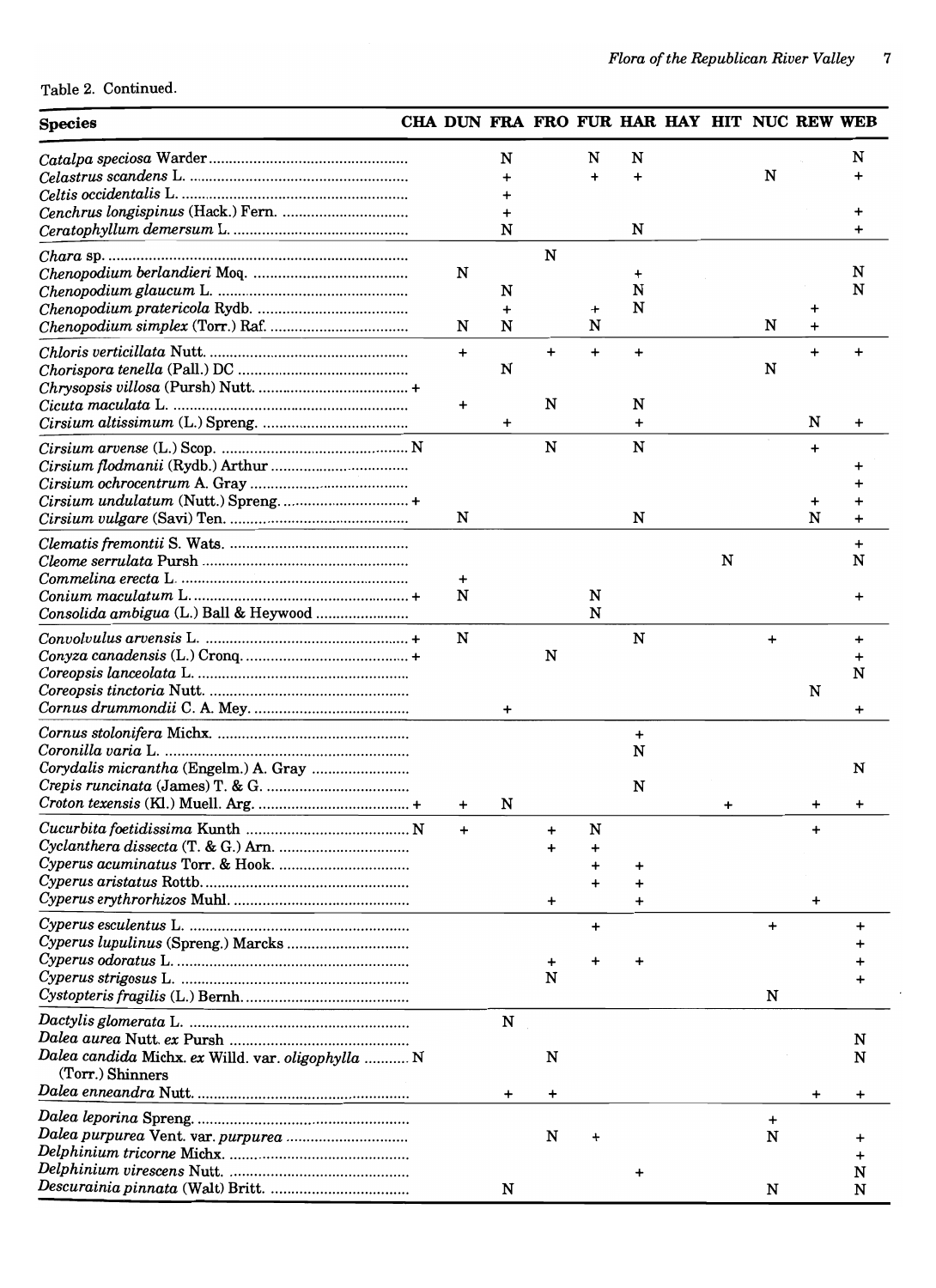#### $\bf 8$ 8 S. *J. Rothenberger*

| <b>Species</b>                                 | CHA DUN FRA FRO FUR HAR HAY HIT NUC REW WEB |             |   |           |           |           |           |           |           |
|------------------------------------------------|---------------------------------------------|-------------|---|-----------|-----------|-----------|-----------|-----------|-----------|
|                                                |                                             | $\ddot{}$   |   |           |           |           |           |           | N         |
| Desmanthus illinoensis (Michx.) MacM. +        |                                             |             |   | $\ddot{}$ | +         | N         | N         |           |           |
|                                                |                                             | N           |   |           | N         |           |           |           | N         |
|                                                |                                             | N           |   |           |           |           |           |           | N         |
| var. scribnerianum (Nash) Gould                |                                             | $\ddot{}$   |   |           | +         |           |           |           |           |
|                                                |                                             | $\ddot{}$   |   | N         |           |           |           |           |           |
|                                                |                                             |             |   |           |           | N         |           |           |           |
| Distichlis spicata (L.) Greene var. stricta  N | $\ddot{}$                                   | N           |   | N         | N         | $\ddot{}$ |           | +         |           |
| (Torr.) Beetle                                 |                                             |             |   |           |           |           |           |           |           |
|                                                |                                             |             | N |           |           |           |           |           |           |
|                                                |                                             |             |   |           |           |           |           |           |           |
|                                                |                                             |             | N |           |           |           |           | N         |           |
|                                                |                                             | +           |   |           |           |           |           |           |           |
|                                                | $\ddot{}$                                   |             |   | N         |           |           |           |           |           |
|                                                |                                             |             |   |           | N         |           |           |           |           |
|                                                | +                                           |             |   |           |           | N         |           | N         |           |
|                                                | $+$                                         | $\ddotmark$ |   | $\ddot{}$ | N         |           |           | $\ddot{}$ |           |
|                                                |                                             | N           | N | $\ddot{}$ | N<br>N    |           |           | N         | N<br>+    |
|                                                |                                             |             |   |           |           |           |           |           |           |
|                                                |                                             | N           |   |           |           |           | $\ddot{}$ |           | +         |
|                                                | $\ddot{}$                                   |             |   |           | +         |           |           |           |           |
| Elymus trachycaulus (Link) Gould ex Shinners   |                                             |             |   |           | N         | N         |           |           |           |
|                                                |                                             |             |   |           | $\ddot{}$ |           |           |           |           |
|                                                |                                             |             |   |           | N         |           |           |           |           |
|                                                |                                             |             |   | N         |           |           |           | N         | N         |
|                                                |                                             |             | N |           |           |           |           |           |           |
|                                                |                                             |             |   |           |           |           |           | N         |           |
|                                                |                                             |             | N |           |           |           |           |           |           |
|                                                |                                             | $\ddot{}$   |   |           | $\ddot{}$ |           | $\ddot{}$ |           | +         |
|                                                |                                             |             | + |           |           |           |           |           |           |
|                                                |                                             |             |   |           |           |           |           | N         |           |
|                                                |                                             |             | N |           |           |           |           |           |           |
|                                                |                                             |             |   |           |           |           |           |           |           |
|                                                |                                             |             |   |           |           |           |           |           |           |
|                                                |                                             |             |   |           |           |           |           |           | N         |
|                                                | $\ddot{}$                                   |             |   |           | N         | N         |           |           |           |
|                                                |                                             |             |   |           |           |           |           |           | $\ddot{}$ |
|                                                | $\ddot{}$                                   |             |   |           |           | $\ddot{}$ |           |           |           |
|                                                |                                             |             |   |           |           |           |           |           |           |
|                                                |                                             |             |   |           |           |           |           |           | N         |
|                                                | +                                           |             |   |           |           |           |           |           |           |
|                                                |                                             |             |   |           |           |           |           |           |           |
|                                                |                                             | $\ddot{}$   |   | $\ddot{}$ | $\ddot{}$ | +         |           | $\ddot{}$ |           |
|                                                | ٠                                           |             |   |           |           |           |           |           |           |
|                                                |                                             |             |   |           |           | +         |           |           |           |
|                                                |                                             | N           |   |           |           |           | N         |           |           |
|                                                |                                             |             |   |           |           |           |           |           | $\div$    |
|                                                |                                             |             |   |           |           | +         |           |           |           |
|                                                | +                                           |             |   |           |           | N         |           |           |           |
|                                                |                                             | N           |   |           | N         |           |           |           |           |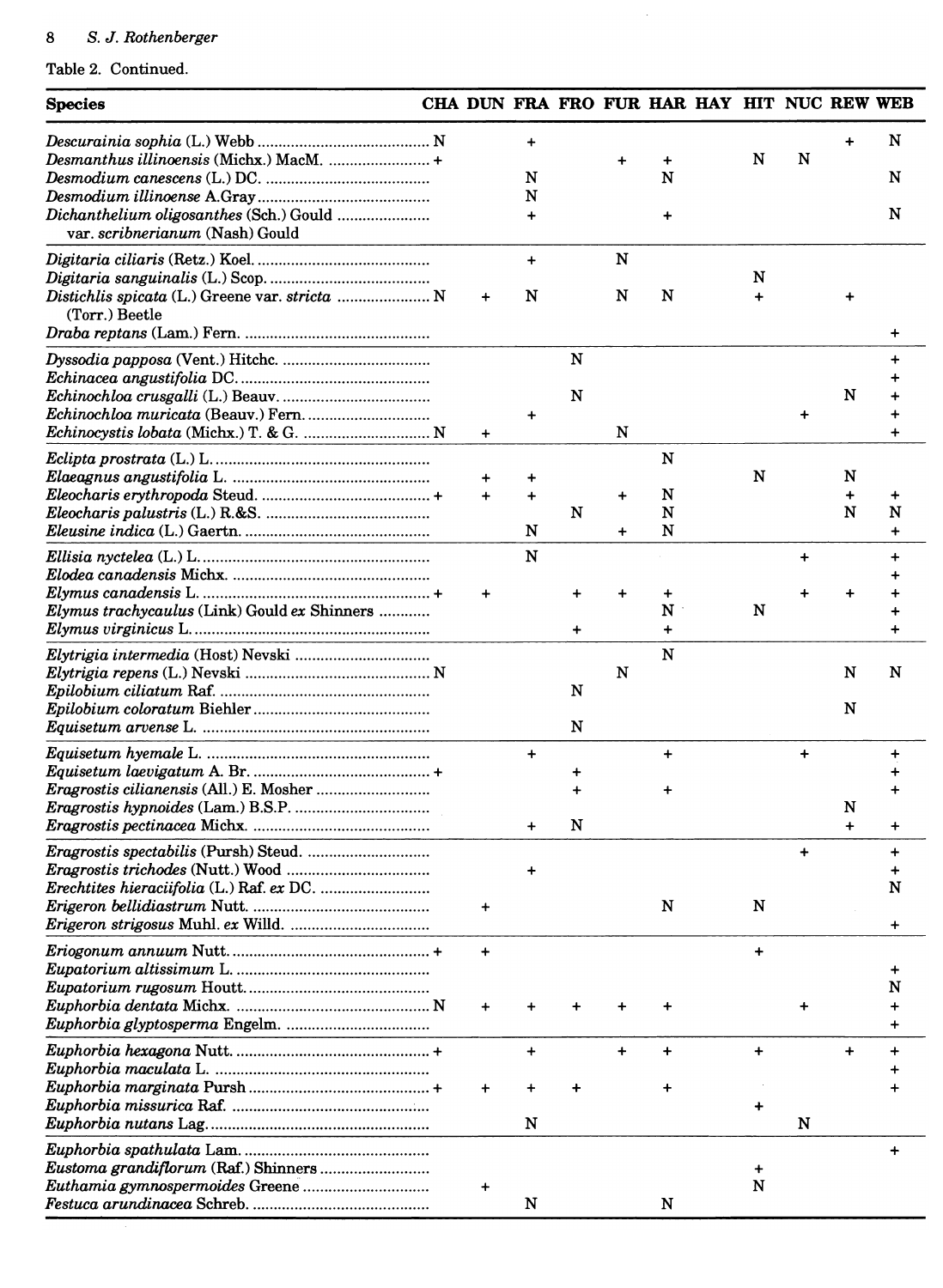Table 2. Continued.

#### **Species** CHA DUN FRA FRO FUR HAR HAY HIT NUC REW WEB *Festuca octo flora* Walt .................................................... . *Fraxinus pennsylvanica* Marsh ...................................... . var. *subintegerrima* (Yahl) Fern. *Galium aparine* L ............................................................ + *Galium triflorum* Michx ................................................. . *Gaura coccinea* Pursh ..................................................... . *Gaura parviflora* Dougl. .................................................. + + *Geum canadense* J acq ..................................................... . *Glechoma hederacea* L .................................................... . *Gleditsia triacanthos* L. .................................................. . *Glyceria striata* (Lam.) Hitchc ........................................ N *Glycyrrhiza lepidota* Pursh ............................................. + N *Grindelia squarrosa* (Pursh) Dun .................................. . *Gutierrezia sarothrae* (Pursh) Britt. & Rusby ................ + + *Hackelia virginiana* (L.) I.M. Johnst ............................. . *Haplopappus spinulosus* (Pursh) DC ............................ . *Hedeoma hispida* Pursh ................................................. . *Hedyotis nigricans* (Lam.) Fosb ..................................... . *Helianthus annuUS* L ...................................................... . *Helianthus maximilianii* Schrad ................................... . + *Helianthus petiolaris* Nutt .............................................. + *Helianthus tuberosus* L .................................................. . *Heliopsis helianthoides* (L.) Sweet var. *scabra* ............. . (Dun.) Fern. *Hesperis matronalis* L .................................................... . *Hibiscus trionum* L ......................................................... . N *Hordeum jubatum* L ....................................................... . *Hordeum pusillum* Nutt ................................................. . *Hymenopappus tenuifolius Pursh .................................. Impatiens capensis* Meerb ............................................... N *Ipomoea leptophylla* Torr ............................................... . + *Iva xanthifolia* Nutt ......................................................... N *Juglans nigra* L ............................................................... + *Juncus balticus* Willd ...................................................... + + *Juncus bufonius* L .......................................................... . *Juncus dudleyi* Wieg ....................................................... N *Juncus effusus* L ............................................................. . *Juncus interior* Wieg ...................................................... . *Juncus tenuis* Willd ........................................................ . *Juncus torreyi* Cov .......................................................... . + *Juniperus virginiana* L .................................................. . *Kochia scoparia* (L.) Schrad ........................................... . *Koeleria macrantha* (Schultes) Ledeb ........................... . *Kuhnia eupatoriodes* L ................................................... . + *Lactuca canadensis* L ..................................................... . *Lactuca oblongifolia* Nutt .............................................. . + *Lactuca serriola* L ............................................................ + *Lamium amplexicaule* L ................................................. . *Leersia oryzoides* (L.) Sw ................................................ . *Leersia virginica* Willd ................................................... . *Lemna minor* L ............................................................... . *Lemna perpusilla* Torr ................................................... . *Leonurus cardiaca* L ....................................................... . *Lepidium densiflorum* Schrad ....................................... . *Leptochloa fascicularis* (Lam.) A.Gray .......................... . + + + N N N + + N + + + + N + + N N + N N N + N N N N N + N + + + N + + N + N + N + N N N + + + N + + N N N N + + + N N + + N N N N + N + N + N N N + + N N + N N + N N N + + + + +  $\overline{1}$ N + + + N + + + + + + + + +  $\overline{f}$ + + + + N + N + N + + + + + + + N N N + + +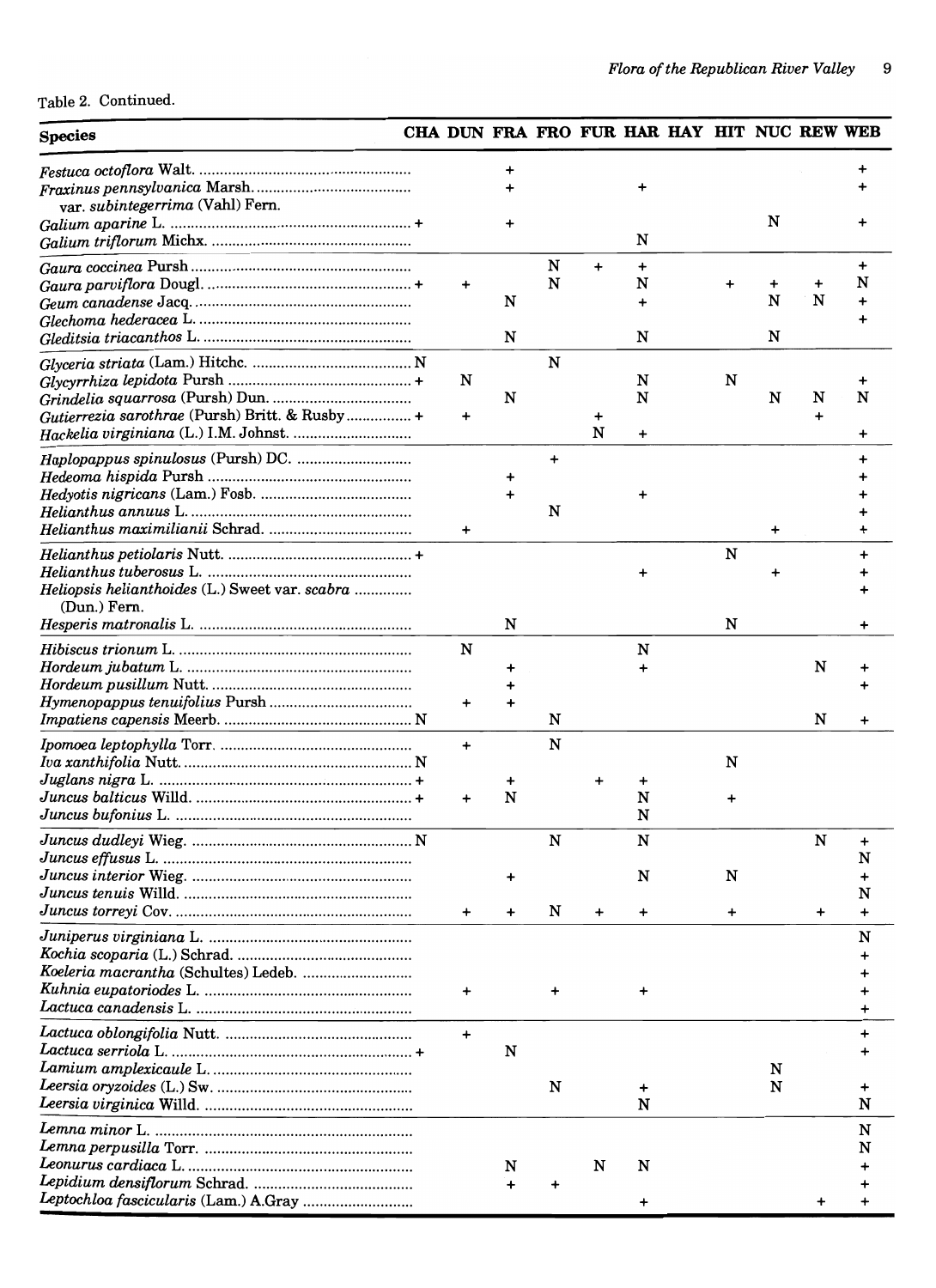| <b>Species</b>                                                          |                  |        |             |                  |             | CHA DUN FRA FRO FUR HAR HAY HIT NUC REW WEB |           |                  |        |   |
|-------------------------------------------------------------------------|------------------|--------|-------------|------------------|-------------|---------------------------------------------|-----------|------------------|--------|---|
|                                                                         | N                |        |             |                  |             |                                             | N         | N                |        |   |
|                                                                         |                  |        | N           |                  | $\ddot{}$   |                                             |           |                  |        |   |
| Linum perenne L. var. lewisii (Pursh) Eat. & Wright<br>(A.Nels.) Rogers |                  |        |             | +<br>N           |             |                                             |           |                  |        |   |
|                                                                         |                  |        | N           | N<br>$\ddotmark$ | N           |                                             | N         |                  | N      |   |
|                                                                         | $\ddot{}$        | N      |             |                  | $\ddot{}$   |                                             |           | N                |        |   |
|                                                                         |                  |        |             |                  | N           |                                             |           |                  |        |   |
|                                                                         |                  | N      |             |                  |             |                                             |           | N<br>N<br>N<br>N |        | N |
|                                                                         | $\ddotmark$<br>+ | N<br>N | N<br>N<br>N |                  | +           |                                             |           |                  |        |   |
|                                                                         |                  |        |             |                  | N           |                                             | $\ddot{}$ |                  |        |   |
| Mentzelia decapetala (Pursh) Urban & Gilg                               | +                | N      | N           | N                | N<br>N<br>+ |                                             |           |                  | N      |   |
| Mimulus glabratus H.B.K. var. fremontii<br>(Benth.) Grant               | +                |        |             |                  |             |                                             |           |                  |        |   |
|                                                                         | N                |        | N           |                  | N           |                                             |           | N                |        |   |
|                                                                         |                  | +      | N           |                  |             |                                             |           |                  |        | ٠ |
| Muhlenbergia asperifolia (Nees & Mey.) Parodi                           | +                | N      | N           | N                |             |                                             |           | N                |        | N |
|                                                                         |                  |        | +           | +                | +           |                                             |           | +                |        |   |
|                                                                         | +                |        |             |                  | N           |                                             |           |                  |        |   |
|                                                                         | +                | N      | +           |                  | +           |                                             |           |                  |        |   |
|                                                                         |                  |        | $\ddot{}$   |                  | N           |                                             |           |                  |        |   |
| Oenothera macrocarpa Nutt. ssp. fremontii<br>(Wats.) Wagner             |                  | N      |             | N                |             |                                             | N         |                  | N<br>+ |   |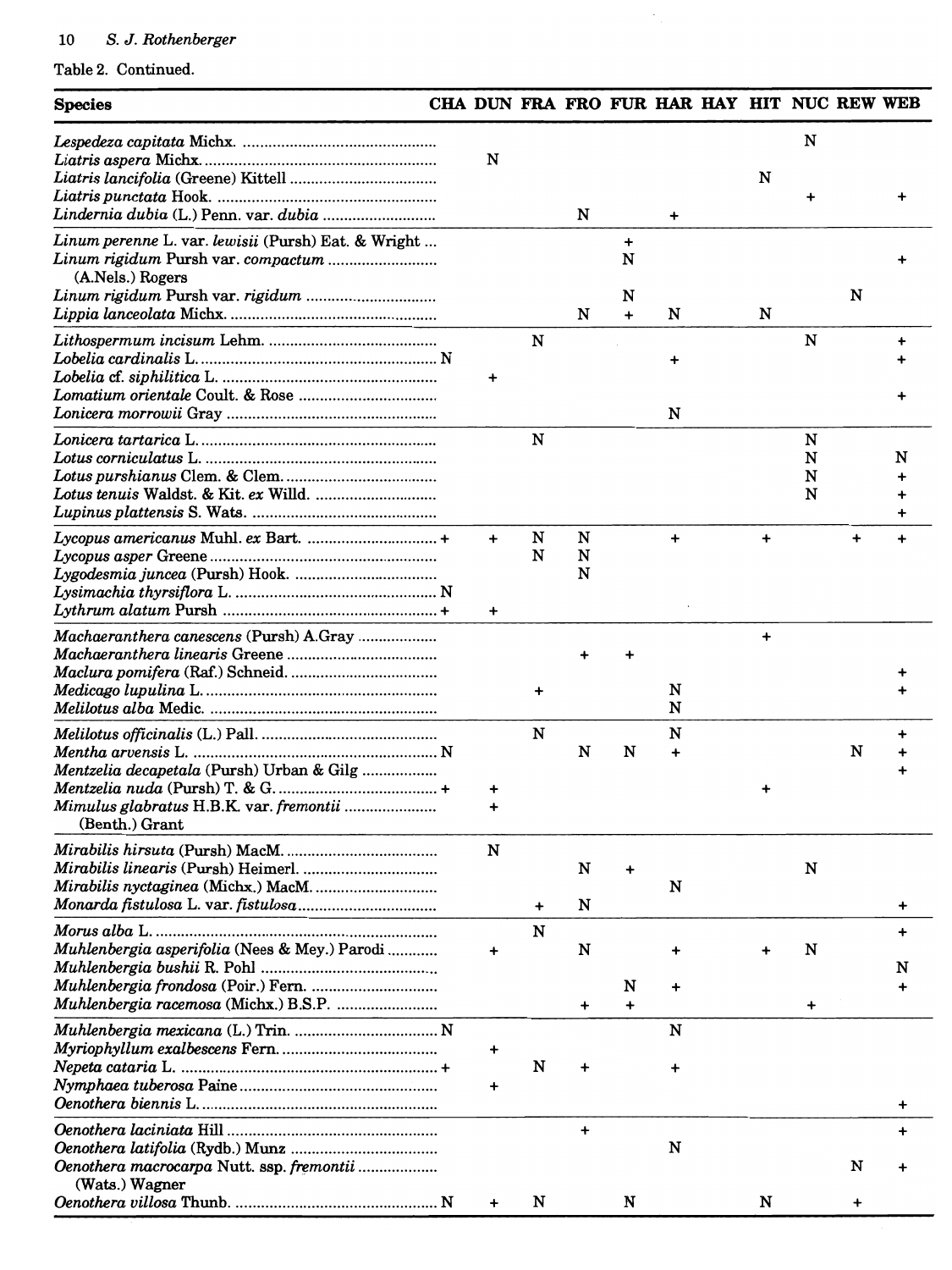## Table 2. Continued.

# **Species** CHA DUN FRA FRO FUR HAR HAY HIT NUC REW WEB

| Onosmodium molle Michx. var. occidentale<br>(Mack.) Johnst.                            |           |           |           |           |           |   |           |           |           |           |
|----------------------------------------------------------------------------------------|-----------|-----------|-----------|-----------|-----------|---|-----------|-----------|-----------|-----------|
| Osmorhiza longistylis (Torr.) DC. var. longistylis                                     |           | N         | N         |           |           |   |           |           |           | N         |
|                                                                                        |           | N         |           |           | N         |   |           | ${\bf N}$ |           |           |
|                                                                                        |           |           |           |           |           |   |           |           |           |           |
|                                                                                        |           |           |           |           |           |   |           |           |           |           |
|                                                                                        | $\ddot{}$ |           |           |           |           |   |           | +         |           |           |
|                                                                                        |           |           |           |           |           |   |           | N         |           |           |
|                                                                                        | $+$       | $\ddot{}$ | $\ddot{}$ |           | $\ddot{}$ |   | $\ddot{}$ | $\ddot{}$ | $\ddot{}$ |           |
| Parietaria pensylvanica Muhl. ex Willd.  +<br>Parthenocissis vitacea (Knerr) Hitchc. + |           | N<br>N    | $\ddot{}$ |           | N         |   |           | N         |           |           |
|                                                                                        | $\ddot{}$ |           | $\ddag$   |           |           |   | $\ddot{}$ |           |           |           |
| Paspalum setaceum Michx. var. stramineum                                               |           |           |           |           |           |   |           | N         |           |           |
| (Nash.) D.Banks                                                                        |           |           |           |           |           |   |           |           |           |           |
|                                                                                        |           |           |           |           |           |   |           | $\ddot{}$ |           |           |
|                                                                                        |           | $\div$    |           |           |           |   |           |           |           |           |
|                                                                                        |           | N         |           |           |           | N |           |           | N         |           |
|                                                                                        |           |           |           |           |           |   |           |           |           |           |
|                                                                                        |           |           | ${\bf N}$ |           | N<br>N    |   |           | N         |           | N         |
|                                                                                        | $\ddot{}$ |           |           |           |           |   |           | N         | $\div$    | N         |
|                                                                                        |           |           |           |           |           |   |           | N         |           | N         |
|                                                                                        |           | +         |           |           |           |   |           |           |           | $\ddot{}$ |
|                                                                                        |           | $\ddot{}$ |           |           |           |   |           |           |           | $\div$    |
|                                                                                        |           |           |           |           |           |   |           |           |           | N         |
|                                                                                        |           |           |           |           | N         |   |           | N         |           |           |
|                                                                                        |           | $\ddot{}$ |           |           |           |   |           |           |           |           |
| Polanisia dodecandra (L.) DC. subsp. trachysperma                                      |           |           |           |           |           |   |           |           |           |           |
| $(T. & G.)$ Iltis                                                                      |           |           |           |           |           |   |           |           |           |           |
|                                                                                        |           |           |           |           |           |   |           |           |           |           |
|                                                                                        |           | N         |           |           |           |   |           |           |           |           |
|                                                                                        |           |           |           | N         | N         |   |           |           |           |           |
|                                                                                        |           |           |           | +         |           |   |           |           |           |           |
|                                                                                        |           |           |           | N         |           |   |           | N         |           |           |
|                                                                                        | N         | N         |           |           |           |   | N         |           |           | N         |
|                                                                                        |           |           |           |           |           |   |           | N         |           |           |
|                                                                                        |           |           |           | +         | N         |   |           |           |           |           |
|                                                                                        |           |           |           |           |           |   |           | N         |           |           |
|                                                                                        |           |           |           |           |           |   |           | N         |           |           |
| Polypogon monspieliensis (L.) Desf.  +                                                 | N         | N         | $\ddot{}$ |           |           |   | $\ddot{}$ |           | N         |           |
| Populus deltoides Michx. ssp. monilifera  +<br>(Ait.) Eckenw.                          | $+$       | N         | $\ddot{}$ | $\ddot{}$ | $\ddot{}$ |   | $\ddot{}$ | $\ddot{}$ | $\ddot{}$ |           |
|                                                                                        |           |           | +         |           |           |   |           |           |           |           |
|                                                                                        |           | N         |           |           |           |   |           |           |           |           |
|                                                                                        |           | N         | N         |           | N         |   |           |           | N         |           |
|                                                                                        |           |           |           |           | N         |   |           |           |           |           |
|                                                                                        |           |           |           |           |           |   |           |           |           |           |
|                                                                                        |           |           |           |           |           |   |           | N         |           |           |
| Psoralea argophylla Pursh                                                              |           |           |           |           |           |   |           |           |           |           |
|                                                                                        |           |           |           |           |           |   |           |           |           |           |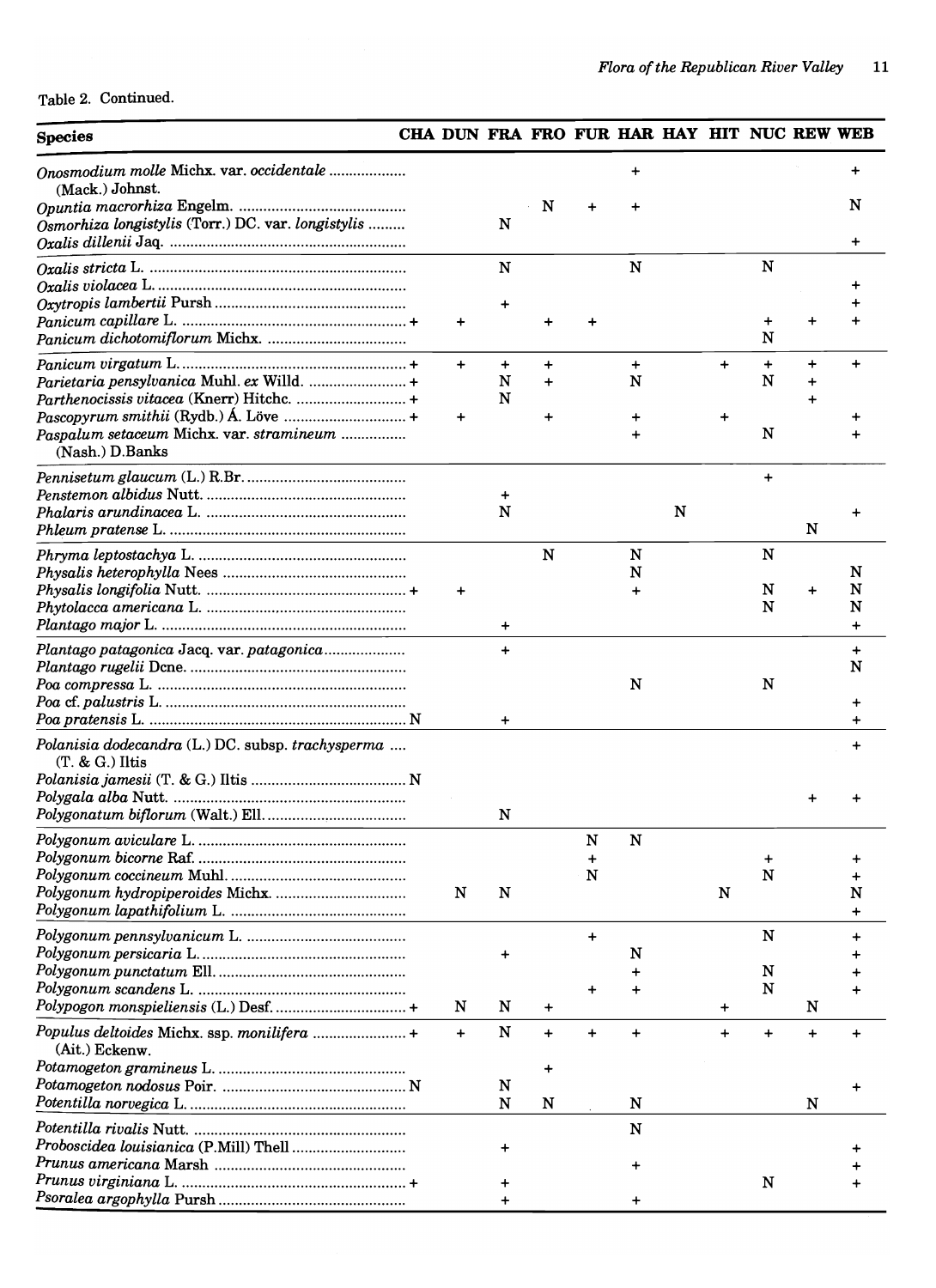## Table 2. Continued.

| <b>Species</b>                                                                                                                                    |                          |                     |                             |   |                       |   |   |        | CHA DUN FRA FRO FUR HAR HAY HIT NUC REW WEB |                                  |
|---------------------------------------------------------------------------------------------------------------------------------------------------|--------------------------|---------------------|-----------------------------|---|-----------------------|---|---|--------|---------------------------------------------|----------------------------------|
|                                                                                                                                                   |                          | $\ddot{}$<br>N      |                             |   | ÷                     |   |   | N<br>N | N                                           | N                                |
| Ranunculus sceleratus L. var. sceleratus  N<br>Ratibida columnifera (Nutt.) Woot. & Standl.  +<br>Rhus aromatica Ait. var. serotina (Greene) Rehd | $\ddot{}$                | $+$<br>N<br>N<br>N  | ${\bf N}$<br>N<br>$\ddot{}$ | N | $+$<br>N<br>$\ddot{}$ |   | + | N<br>N |                                             | $\ddot{}$<br>N<br>N<br>$\ddot{}$ |
|                                                                                                                                                   |                          | N<br>N              | N<br>N<br>N                 |   | N<br>N<br>N<br>N      |   | N | N      | +                                           |                                  |
| Rorippa nasturtium-aquaticum (L.) Hayek<br>Rorippa palustris (L.) Bess. var. fernaldiana<br>(Butt. & Abbe) Stuckey                                |                          | N<br>$\ddot{}$<br>+ |                             | N | N                     |   |   |        |                                             | N<br>N                           |
|                                                                                                                                                   |                          | +                   |                             |   | N                     |   |   | N<br>N |                                             | $\ddot{}$<br>N<br>+              |
|                                                                                                                                                   |                          | +                   | N                           | N | N<br>N                |   |   |        |                                             | N<br>÷                           |
|                                                                                                                                                   |                          |                     |                             | N | N                     |   |   | N      |                                             | +<br>N<br>N                      |
|                                                                                                                                                   | $\ddot{}$                |                     |                             | N |                       | N |   |        |                                             |                                  |
|                                                                                                                                                   | N                        | N<br>+<br>N         | N                           |   | N                     | N |   | N<br>N |                                             | N                                |
|                                                                                                                                                   | $\ddot{}$<br>+           |                     | N<br>$\ddot{}$              | N | N                     |   |   |        | $\ddot{}$<br>+                              | ٠                                |
|                                                                                                                                                   | ÷<br>$\ddot{}$<br>$\div$ |                     | N<br>N                      | N | N<br>N                |   |   | N      |                                             | N                                |

 $\mathbb{R}^2$ 

 $\hat{\boldsymbol{\beta}}$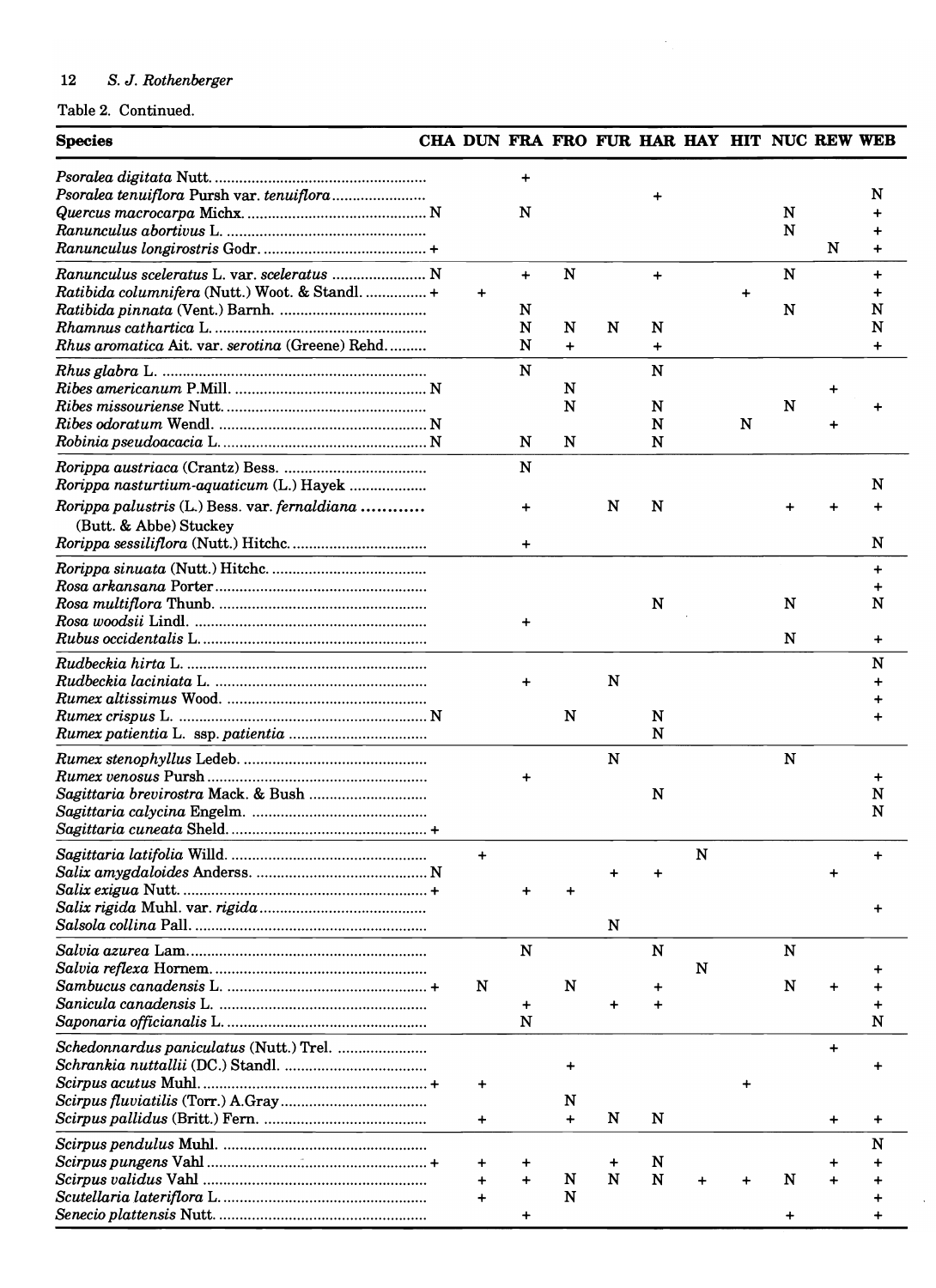$\bar{\lambda}$ 

Table 2. Continued.

## Species **EXAMPLE CHA DUN FRA FRO FUR HAR HAY HIT NUC REW WEB**

|                                                         |                |           | N         |           |                |   |           |           |                | N           |
|---------------------------------------------------------|----------------|-----------|-----------|-----------|----------------|---|-----------|-----------|----------------|-------------|
|                                                         |                |           | +         |           |                |   |           |           |                |             |
|                                                         |                | $\ddot{}$ |           |           |                |   |           |           |                |             |
|                                                         |                | ${\bf N}$ |           |           | +              |   |           | N         |                |             |
|                                                         |                |           |           |           |                |   |           |           |                | +           |
| Silphium integrifolium Michx. var. laeve T. & G.        |                |           |           |           |                |   |           |           |                | N           |
|                                                         | N              | +         | N         |           |                |   |           | N         |                |             |
|                                                         |                |           |           |           |                |   |           | N         |                |             |
|                                                         |                |           |           |           | N              |   |           |           |                |             |
|                                                         |                |           |           |           |                |   |           | N         |                |             |
|                                                         |                |           |           |           |                |   |           |           |                | N           |
|                                                         |                |           |           |           | N              |   |           |           |                | $\ddot{}$   |
|                                                         | $\ddot{}$<br>N |           | N         | N<br>N    | $\ddot{}$      |   |           | $\ddot{}$ | N<br>$\ddot{}$ | $\ddot{}$   |
|                                                         |                |           | $\ddot{}$ | N         | $\ddot{}$      |   | $\ddot{}$ | +         | $\ddot{}$      | $\ddot{}$   |
|                                                         |                |           |           |           |                |   |           |           |                | N           |
|                                                         |                |           |           |           |                |   |           |           |                | N           |
|                                                         | $\ddot{}$      | N         |           | N         | ${\bf N}$<br>N |   |           | N         | $\mathbf N$    | $\ddot{}$   |
|                                                         | $\ddot{}$      | N         |           |           |                |   | +         | +         |                |             |
|                                                         | N              |           |           |           |                |   |           |           |                |             |
|                                                         | $+$            |           |           | +         | +              |   | N         | N         | $\ddot{}$      |             |
| Spermolepis inermis (Nutt.) Math. & Const.              |                | $\ddot{}$ |           |           |                |   |           | N         |                | $\mathbf x$ |
| Sphenopholis obtusata (Michx.) Scribn. var. obtusata  N | N              |           | N         | N.        | +<br>N         |   |           |           |                | +           |
| Sporobolus asper (Michx.) Kunth var. asper              |                |           |           |           |                |   |           | +         |                | N           |
|                                                         |                |           |           | N         | $\ddot{}$      | N |           |           |                | $\ddot{}$   |
|                                                         |                |           |           |           |                |   |           |           |                | $\ddot{}$   |
|                                                         |                |           |           |           |                |   |           |           |                |             |
|                                                         |                |           |           |           |                |   |           |           |                |             |
|                                                         |                |           |           | +         |                |   |           | +         |                |             |
|                                                         |                | $\ddot{}$ | $\ddot{}$ |           |                |   | $\ddot{}$ |           |                |             |
|                                                         |                |           |           |           |                |   |           | N         |                |             |
| Tamarix ramosissima Ledeb.                              |                |           |           |           | N              |   | N         |           |                |             |
|                                                         |                |           | N         | $\ddot{}$ | N              |   | N         | N         |                |             |
| Thalictrum dasycarpum Fisch. & Ave-Lall                 |                |           |           |           | ${\bf N}$      |   |           |           |                |             |
|                                                         |                |           |           |           |                |   |           |           |                | N           |
| Thelesperma megapotamicum (Spreng.) O.Ktze.             |                |           | N         | +         |                |   |           |           |                | +           |
| Thinopyrum elongatum (Host) D.R. Dewey                  | N              | N         | N         |           | N              |   |           | N         |                | N<br>N      |
|                                                         |                |           |           |           |                |   |           |           |                |             |
|                                                         |                | +         |           |           |                |   |           |           |                | +           |
|                                                         |                |           |           | ٠         |                |   |           |           |                |             |
|                                                         |                |           |           | N         |                |   |           | N         |                |             |
|                                                         |                |           |           |           |                |   |           | N         |                |             |
|                                                         |                |           |           |           |                |   |           |           |                | +           |
|                                                         |                |           |           | N         | N              |   |           |           | N              |             |
|                                                         |                |           |           |           |                |   |           |           |                | N           |
|                                                         |                | N         |           |           |                |   |           | N         | N              | +           |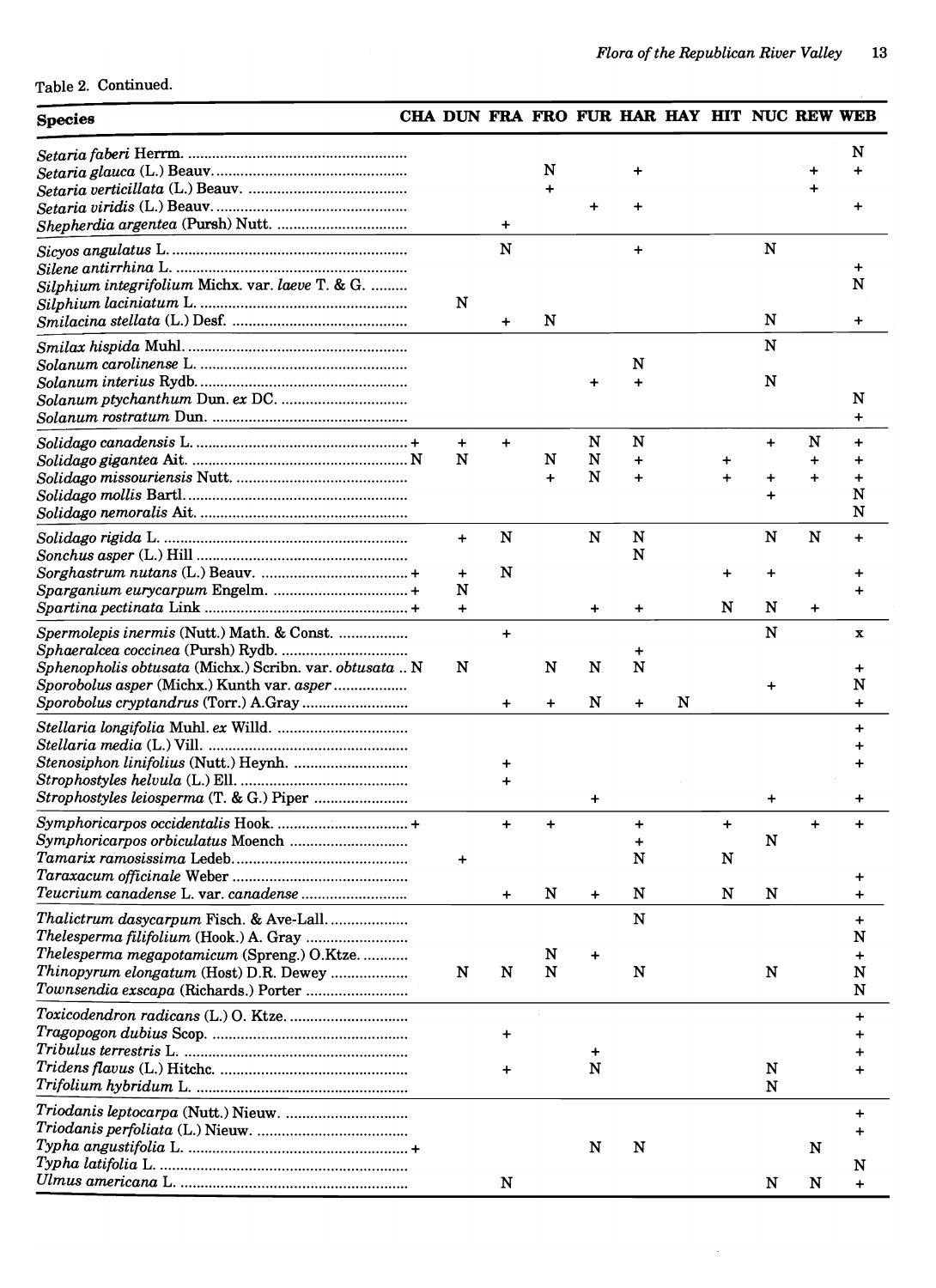Table 2. Concluded.

| <b>Species</b>                                |             |             |           |           |           |   |   | CHA DUN FRA FRO FUR HAR HAY HIT NUC REW WEB |   |
|-----------------------------------------------|-------------|-------------|-----------|-----------|-----------|---|---|---------------------------------------------|---|
|                                               |             |             |           |           |           |   |   |                                             |   |
|                                               |             |             | N         |           | ٠         |   |   |                                             |   |
|                                               |             | N           |           |           | N         |   |   |                                             |   |
|                                               |             |             |           |           | ÷         |   |   |                                             |   |
|                                               |             |             | N         |           | $\ddot{}$ |   |   |                                             |   |
|                                               | $\ddotmark$ | N           | N         | $\ddot{}$ |           |   | N |                                             |   |
|                                               |             |             |           |           |           |   |   |                                             |   |
|                                               |             | $\ddotmark$ | N         | ÷         |           |   |   |                                             |   |
|                                               |             |             | $\ddot{}$ |           |           |   | + | $\ddot{}$                                   |   |
|                                               |             | +           |           |           |           |   |   | $\ddot{}$                                   |   |
|                                               |             |             |           |           | N         | N |   |                                             |   |
|                                               |             | N           |           |           |           |   |   |                                             |   |
|                                               |             | N           |           |           |           |   |   | N                                           |   |
| $(H.B.K.)$ St. J. & War.                      |             | $\ddot{}$   |           |           |           |   |   | N                                           |   |
| Vicia americana Muhl. ex Willd. var americana |             |             |           |           |           |   |   |                                             | N |
|                                               |             |             |           |           | N         |   |   | N                                           |   |
|                                               |             |             |           |           |           |   |   |                                             |   |
|                                               |             |             |           |           |           |   |   | N                                           |   |
|                                               |             |             | N         |           | ٠         |   |   |                                             | N |
|                                               |             |             |           | $\div$    |           |   |   |                                             |   |
|                                               |             | N           |           |           |           |   |   |                                             |   |
|                                               |             |             | N         |           | N         |   |   |                                             |   |
|                                               |             |             |           |           |           |   |   | N                                           |   |

#### ACKNOWLEDGMENTS

I am especially grateful to Gerry Steinauer of the Nebraska Game and Parks Commission for his assistance and enthusiasm for this project. Steve Rolfsmeier graciously helped to identify plant collections and provided much useful information on numerous species. Thanks to Troy Walz, Joe Osterhaus, and Pat Larson for assisting in the field and to Andy Bishop who prepared the map. This study was funded by a grant from the Nebraska Game and Parks Commission, which also provided aerial photos and topographic maps that were extremely valuable to this project. Additional support from the Research Services Council at the University of Nebraska at Kearney was greatly appreciated.

## LITERATURE CITED

- Farrar, J. 1993. Sandsage prairie-the cinderella sandhills. *Nebraskaland* 71(7): 30-41.
	- --. 1995. Down the Republican. *Nebraskaland*  73(3): 23-35.
- Flora of North America Editorial Committee. 1993 et seq. *Flora of North America,* vol. 2. New York, Oxford University Press: 475 pp.
- Fritz, M. 1993. Nebraska's threatened and endangered species-western prairie fringed orchid. *Nebraska Game and Parks Commission brochure,* Lincoln. 5 pp.

Great Plains Flora Association. 1977. *Atlas of the Flora of the Great Plains.* Ames, Iowa State University Press: 600 pp.

- *1991. Flora of the Great Plains,* 2nd ed. Lawrence, University Press of Kansas: 1402 pp.
- Kaul, R. B. 1975. *Vegetation of Nebraska (circa 1850).*  Map 1:1,000,000. Conservation and Survey Division, University of Nebraska-Lincoln.
- ---, and S. B. Rolfsmeier. 1993. *Native vegetation of Nebraska.* Map 1:1,000,000, with text. Conservation and Survey Division, University of Nebraska-Lincoln.
- -, and ------. 1994. Diversity of vascular plants and intensity of plant collecting in Nebraska. *Transactions of the Nebraska Academy of Sciences* 21: 13-20.
- Locklear, J. H. 1997. Shaggy grass country. *Nebraskaland* 75 (5): 8-15.
- Nagel, H. A., R. A. Nicholson, and A. A. Steuter. 1994. Management effects on Willa Cather Prairie after seventeen years. *The Prairie Naturalist* 26(3): 241- 250.
- Rolfsmeier, S. B. 1995. Keys and distributional maps for Nebraska Cyperaceae, Part 1: *Bulbostylis, Cyperus, Dulichium, Eleocharis, Eriophorum, Fimbristylis, Fuirena, Lipocarpha,* and *Scirpus. Transactions of the Nebraska Academy of Sciences*  22: 27-42.